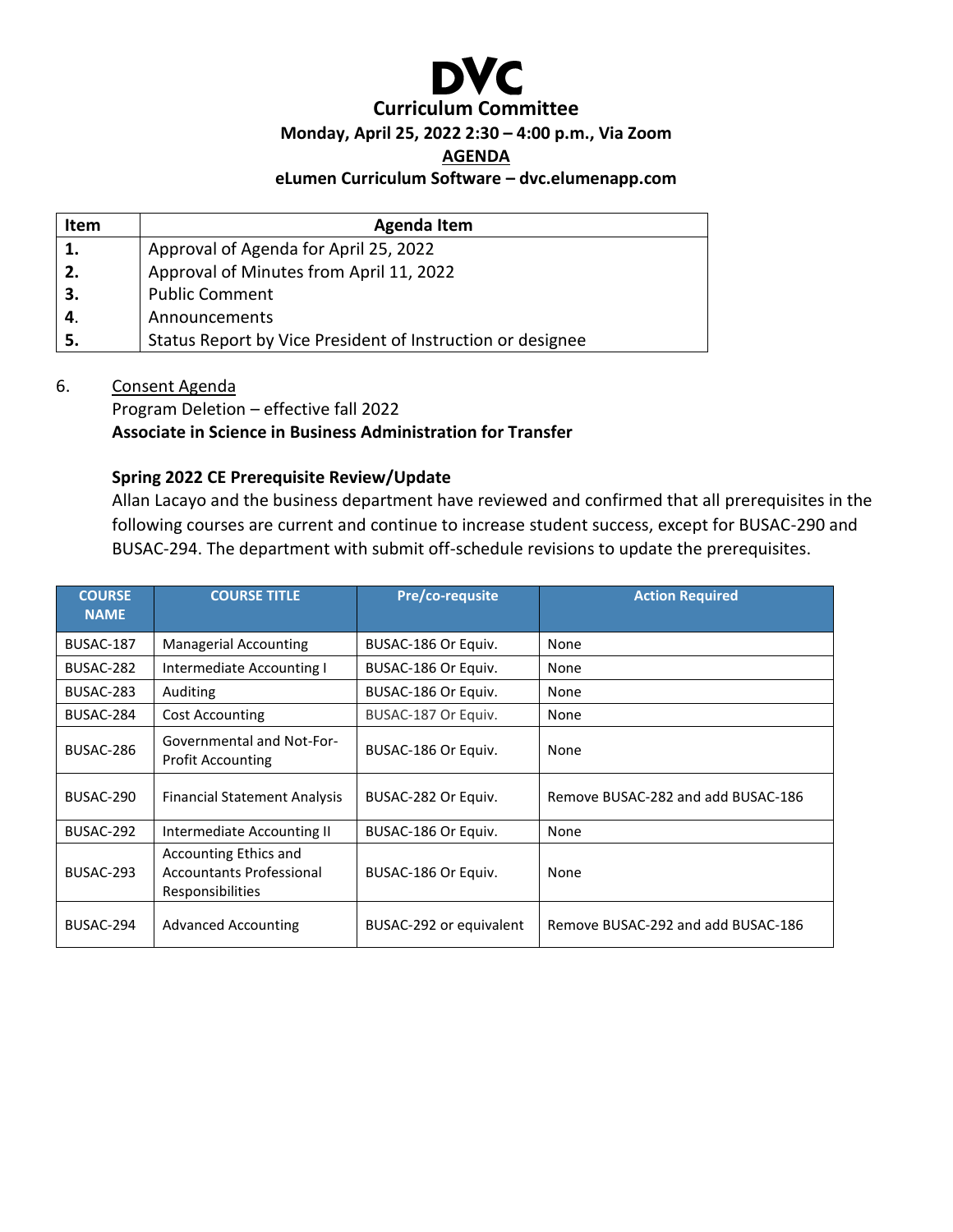Mike Chisar and the kinesiology department have reviewed and confirmed that all prerequisites in the following courses are current and continue to increase student success. No changes are recommended.

| <b>COURSE</b><br><b>NAME</b> | <b>COURSE TITLE</b>                                                               | Pre/co-requsite                                                                                        | <b>Action Required</b> |
|------------------------------|-----------------------------------------------------------------------------------|--------------------------------------------------------------------------------------------------------|------------------------|
| <b>KINES-223</b>             | Practical Experience in<br>Sport and Recreation<br>Management II                  | KINES-222 or equivalent                                                                                | No Change              |
| <b>KINES-235</b>             | <b>Advanced Sports</b><br>Medicine and Athletic<br>Training                       | KINES-234 or equivalent                                                                                | No Change              |
| <b>KINES-236</b>             | Clinical Experiences in<br>Sports Medicine and<br><b>Athletic Training I</b>      | KINES-234 or completion of<br>one year high school ROP<br>sports medicine Or Equiv.                    | No Change              |
| <b>KINES-237</b>             | Clinical Experiences in<br>Sports Medicine and<br><b>Athletic Training II</b>     | KINES-235 (may be taken<br>concurrently) and KINES-236<br>or equivalent                                | No Change              |
| <b>KINES-238</b>             | Clinical Experiences in<br>Sports Medicine and<br>Athletic Training III           | KINES-237 Or Equiv.                                                                                    | No Change              |
| <b>KINES-239</b>             | Clinical Experiences in<br>Sports Medicine And<br><b>Athletic Training IV</b>     | KINES-238 or equivalent                                                                                | No Change              |
| <b>KINES-254</b>             | Practical Experience in<br>Personal Training and<br><b>Fitness Instruction I</b>  | KINES-240 (may be taken<br>concurrently) Or Equiv.                                                     | No Change              |
| <b>KINES-255</b>             | Practical Experience in<br>Personal Training and<br><b>Fitness Instruction II</b> | KINES-240 (may be taken<br>concurrently) and KINES-250<br>(may be taken concurrently)<br>or equivalent | No Change              |

# Off-Schedule Revisions

# **PSYCH-101 Introduction to Psychology** – effective fall 2022

Change to Credit for Prior Learning Language - *The Psychology Area considers students who have taken the AP Psychology exam with a score of 3 or higher (with documentation) as having course credit for PSYCH-101 (Introduction to Psychology).*

# **COMSC-276 Basic Modern Web Programming Using Python and Databases**

# **COMSC-277 Advanced Modern Web Programming Using Python**

Update to SLOs only - effective fall 2023

- **PH-164 Health and Healing Systems: Cross-Cultural Perspectives**
- **CHEM-120 General College Chemistry I**

# **CHEM-121 General College Chemistry II**

Update for C-ID – effective fall 2023

Title 5 Revisions – *Second Review* – effective fall 2023

**COMSC-275 Basic Modern Web Programming Using Python and JavaScript**

Title 5 Revisions – effective fall 2023

**IDSGN-121 Industrial and Product Design Foundations**

**KINES-230 Overview of Sports Medicine and Fitness Professions**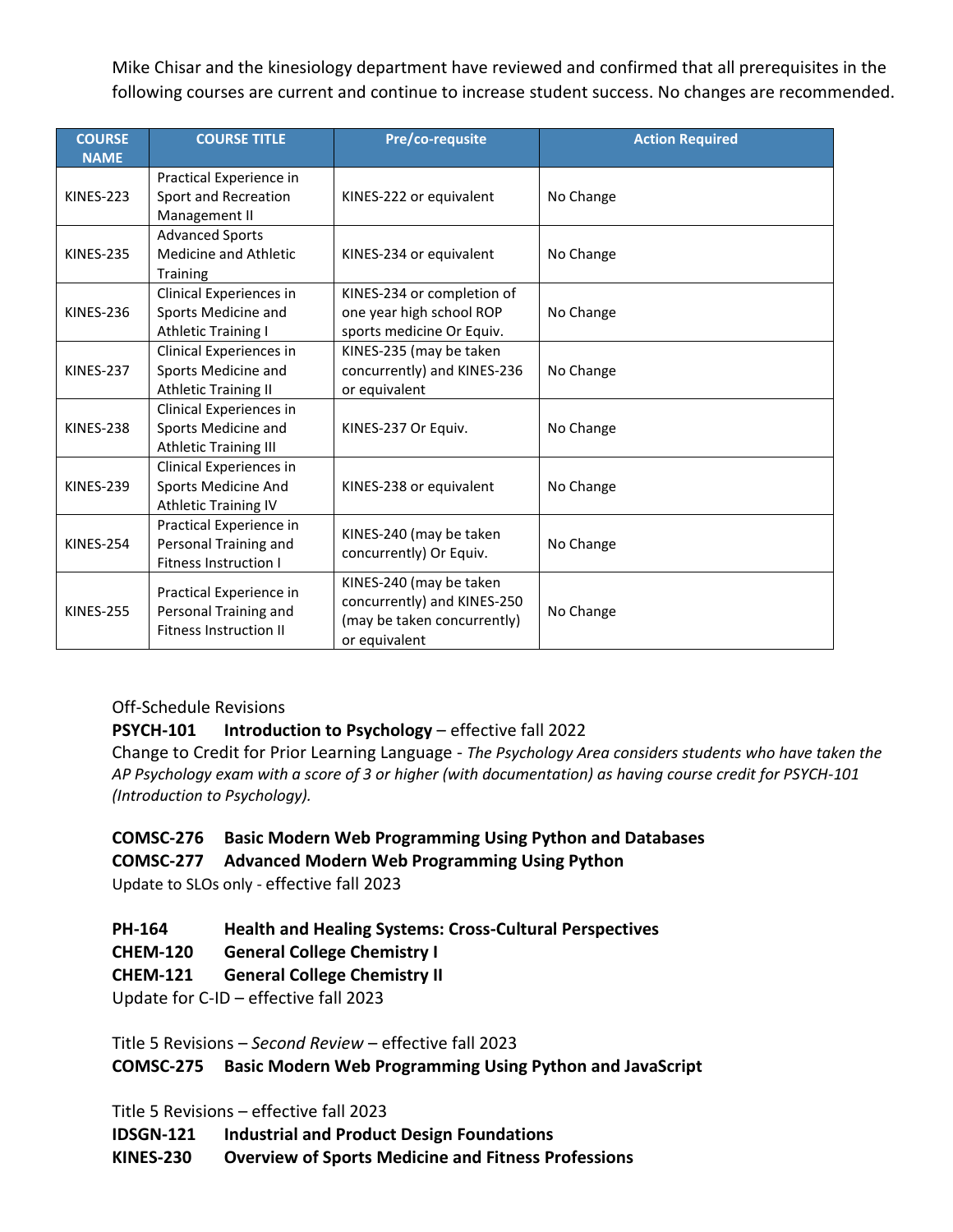# **Curriculum Committee**

# **Monday, April 25, 2022 2:30 – 4:00 p.m., Via Zoom**

# **AGENDA**

# **eLumen Curriculum Software – dvc.elumenapp.com**

- **KINES-232 Introduction to Sports Massage**
- **KINES-234 Introduction to Sports Medicine and Athletic Training**
- **KINES-235 Advanced Sports Medicine and Athletic Training**
- **KINES-236 Clinical Experiences in Sports Medicine and Athletic Training I**
- **KINES-237 Clinical Experiences in Sports Medicine and Athletic Training II**
- **KINES-238 Clinical Experiences in Sports Medicine and Athletic Training III**
- **KINES-239 Clinical Experiences in Sports Medicine and Athletic Training IV**
- **KINES-240 Principles of Optimizing Human Performance**
- **CARER-140 Job Search Strategies**
- **CHEM-107 Integrated Inorganic, Organic, and Biological Chemistry**
- **NUTRI-130 Food and Nutrition: Cross Cultural Perspectives**
- **KNCMB-110 Self-Defense**
- **KNCMB-114 Jujitsu**
- **KNCMB-118A Beginning Taekwondo**
- **KNCMB-118B Intermediate Taekwondo**
- **KNCMB-118C Advanced Taekwondo**
- **KNCMB-126A Beginning Aikido**
- **KNCMB-126B Intermediate Aikido**
- **KNCMB-128 Aikido Weapons - Jo and Bokken**
- **KNCMB-130 Judo**
- **KNCMB-134 Karate**
- **KNCMB-150 Topics in Martial Arts and Combatives**

# **6. Discussion Item/Possible Action**

# **Development Criteria for New Programs/Courses – Compliance (continued)**

- Regulations regarding tutoring and learning assistance (CCR, Title 5, §§ 58168-58172)
	- o [Cal. Code Regs. tit. 5 § 58168](https://casetext.com/regulation/california-code-of-regulations/title-5-education/division-6-california-community-colleges/chapter-9-fiscal-support/subchapter-2-limitations-on-state-aid/article-5-other-limitations/section-58168-tutoring)
	- o [Cal. Code Regs. tit. 5 § 58170](https://casetext.com/regulation/california-code-of-regulations/title-5-education/division-6-california-community-colleges/chapter-9-fiscal-support/subchapter-2-limitations-on-state-aid/article-5-other-limitations/section-58170-apportionment-for-tutoring)
	- o [Cal. Code Regs. tit. 5 § 58172](https://casetext.com/regulation/california-code-of-regulations/title-5-education/division-6-california-community-colleges/chapter-9-fiscal-support/subchapter-2-limitations-on-state-aid/article-5-other-limitations/section-58172-learning-assistance)
- Statutes and regulations on student fees (CCR, Title 5, chapter 9, subchapter 6)
	- o Article 1 [ENROLLMENT FEE AND DIFFERENTIAL ENROLLMENT FEE](https://casetext.com/regulation/california-code-of-regulations/title-5-education/division-6-california-community-colleges/chapter-9-fiscal-support/subchapter-6-student-fees/article-1-enrollment-fee-and-differential-enrollment-fee)
	- o Article 2 [STUDENT CENTER FEE](https://casetext.com/regulation/california-code-of-regulations/title-5-education/division-6-california-community-colleges/chapter-9-fiscal-support/subchapter-6-student-fees/article-2-student-center-fee)

\*If assistance is needed with these links, please contact Lesley Agostino [\(lagostino@dvc.edu](mailto:lagostino@dvc.edu) or 925-969-2044)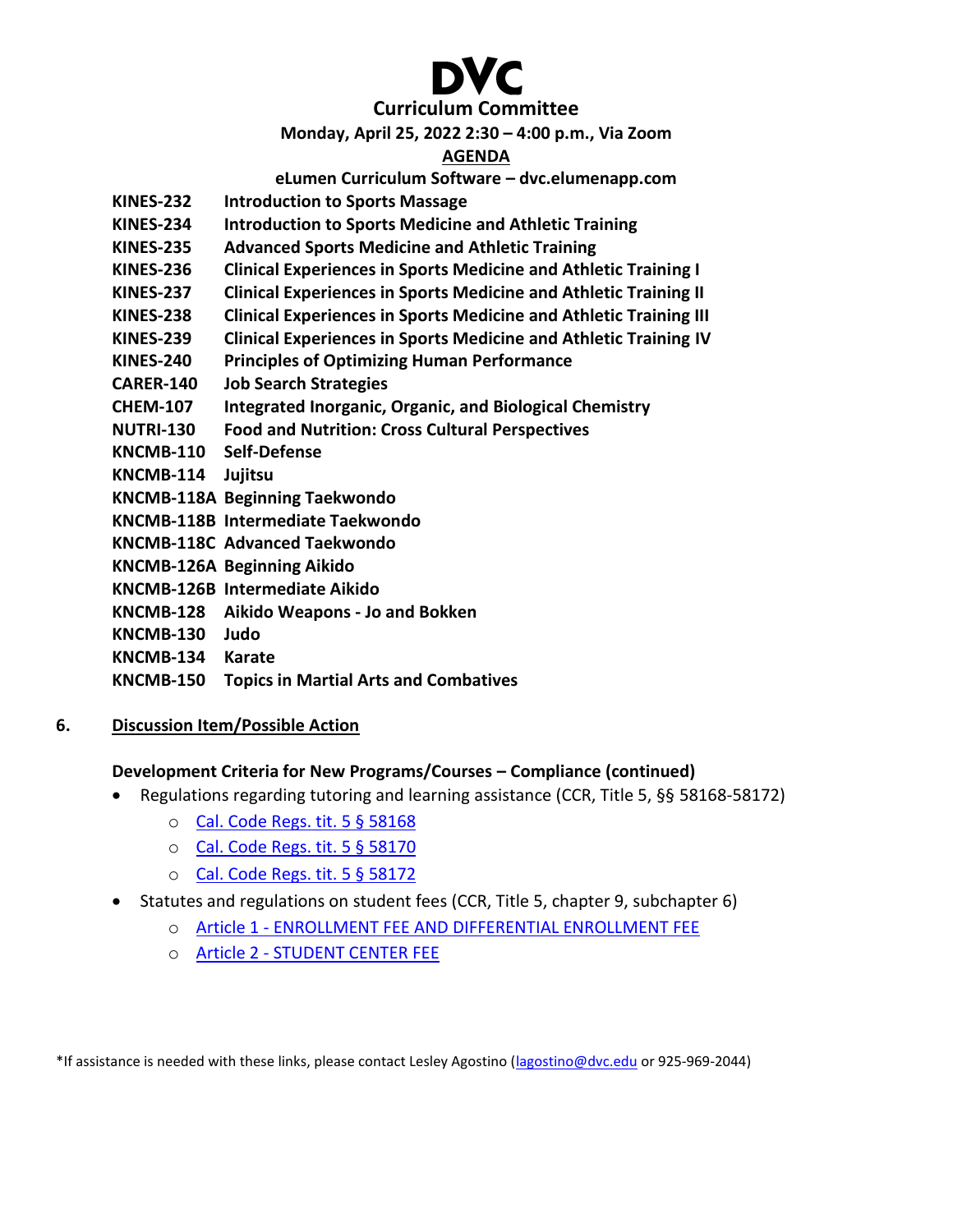

Present: Claudia Hein (Chair), Lesley Agostino (recording minutes), Loc Huynh, Thao Pham, Nikki Moultrie (VPI Designee), Maria Dorado, Jason Carrick, Kitran Colwell, Troy Bennett (Incoming Chair), Valerie Greene, Adhitya Mohan, Martina Ebesugawa, Dan Kiely, Rayshell Clapper, Jacob VanVleet, Kristen Colchico, Allan Lacayo Guest: Evangeline Ward Absent: Lisa Villanueva

*Meeting held via Zoom –* Hein called the meeting to order at 2:32 p.m.

- 1. Approval of the April 11, 2022 agenda: **It was MSC, with no objections and by all present, to approve the agenda as written.**
- 2. Approval of minutes from April 4, 2022: **It was MSC, with no objections and by all present, to approve the minutes as written.**
- 3. Public Comment: None
- 4. Announcements:
- 5. Status Report by VPI or designee: None

# 6. **Discussion Item/Possible Action**

Development Criteria for New Programs/Courses – Adequate Resources and Compliance

Hein and Moultrie reviewed the adequate resources section from the Program and Course Approval Handbook (PCAH) that ensures colleges must demonstrate that it has the resources to realistically maintain the program or course at the level of quality described in the proposal. Additionally, the colleges must have funding for:

- Faculty compensation and faculty can sustain the course and facilitate student success
- Facilities and equipment
- Library and learning resources

The program PreCheck process now includes a separate form, the Program and Feasibility and Projected Program Costs. This form is sent to President's Cabinet for approval. Additionally new career education programs need advisory board approval, labor market data, and approval by the Bay Area Community College Consortium (BACCC). All programs are reviewed at the District Wide Ed Planning meeting in November.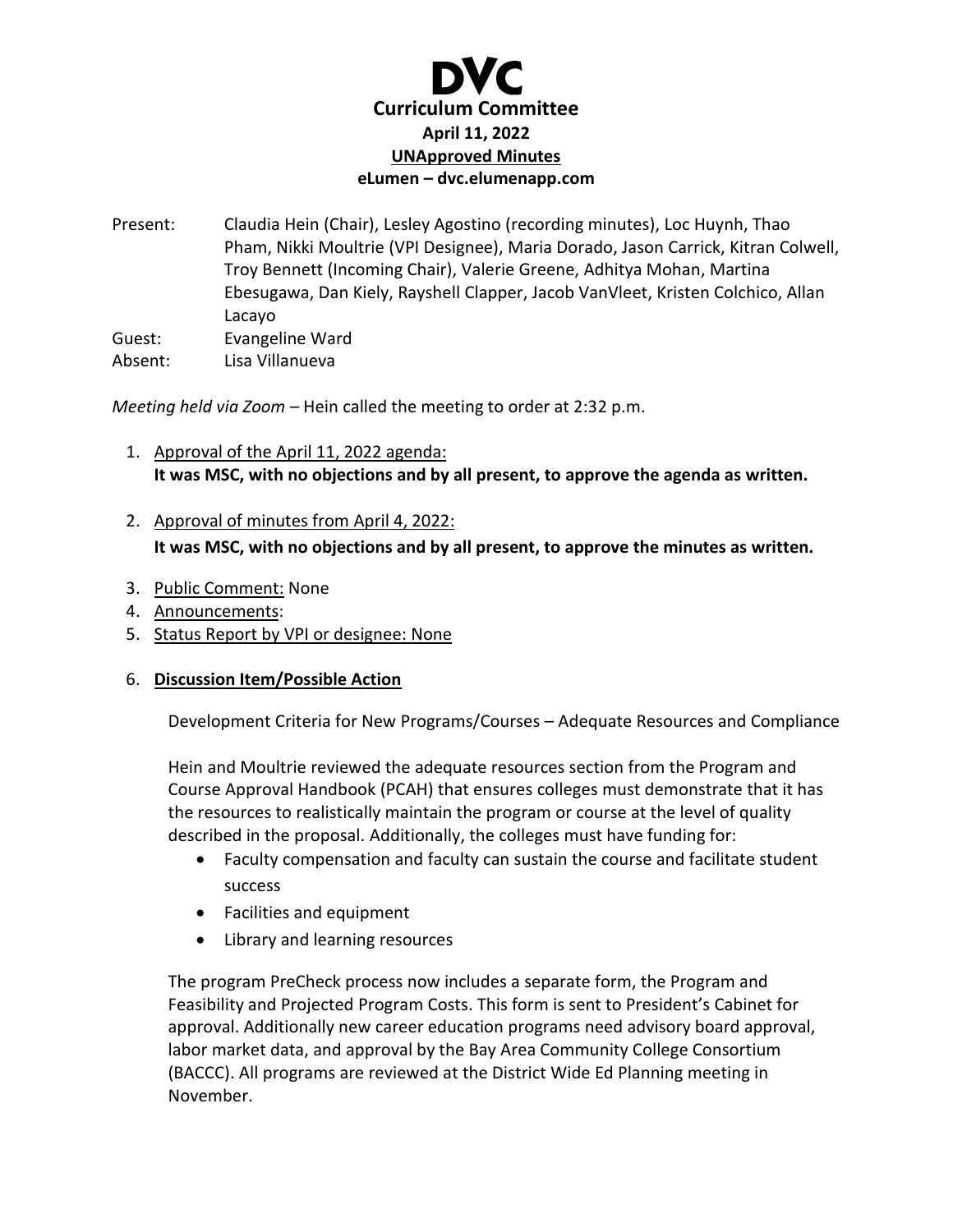

The final criteria for new curriculum is compliance and Hein explained that there are different types of compliance depending on what type of course/program is being offered.

Open course regulations (CCR, Title 5, § 51006) specifies that all curriculum must be open to enrollment by any person who has been admitted to the college. Some curriculum is designed for specific populations and is mentioned on the course outline of record.

Course repetition and repeatability regulations (CCR, Title 5, §§ 55040-55046 and 58161) were designed to specify what courses students can repeat and when colleges can collect apportionment for the repetition. Courses that can be repeated are defined fully in the guidelines:

- Courses for which repetition is necessary to meet the major requirements of CSU or UC for completion of a bachelor's degree
- Intercollegiate athletics
- Intercollegiate academic or vocational competition

Courses with software/hardware that changes can be petitioned to be repeated and is noted on the course outline of record. Courses that fall into the active participatory category (dance, art, music, drama, and kinesiology activity) are placed into groupings "families" and are coded in Colleague across the district. The families are listed in the catalog.

The term "open entry/open exit courses" refers to courses in which students enroll at various times, and complete at various times or at varying paces. Open entry/open exit courses may be conducted as either credit or noncredit courses and may be offered with or without regularly scheduled hours. Apportionment is claimed via positive attendance and the college only gets paid for when students are present. DVC mainly has open entry/open exit courses in CULN, DRAMA, INTD, and KNACT.

The [Program and Course Approval Handbook](https://www.cccco.edu/-/media/CCCCO-Website/Reports/CCCCO_Report_Program_Course_Approval-web-102819.ashx?la=en&hash=8E54C44CB97423B024D18C7AB13C456F91FB03E3) and [Repeatability Guidelines](https://www.cccco.edu/-/media/CCCCO-Website/About-Us/Divisions/Educational-Services-and-Support/Academic-Affairs/What-we-do/Curriculum-and-Instruction-Unit/Files/CreditCourseRepetitionGuidelinesFinal_pdf.ashx?la=en&hash=8E483A6595412289711EB8B42D1A64DD37B91C75) are helpful references for faculty developing courses and programs.

Hein adjourned the meeting at 3:44 p.m.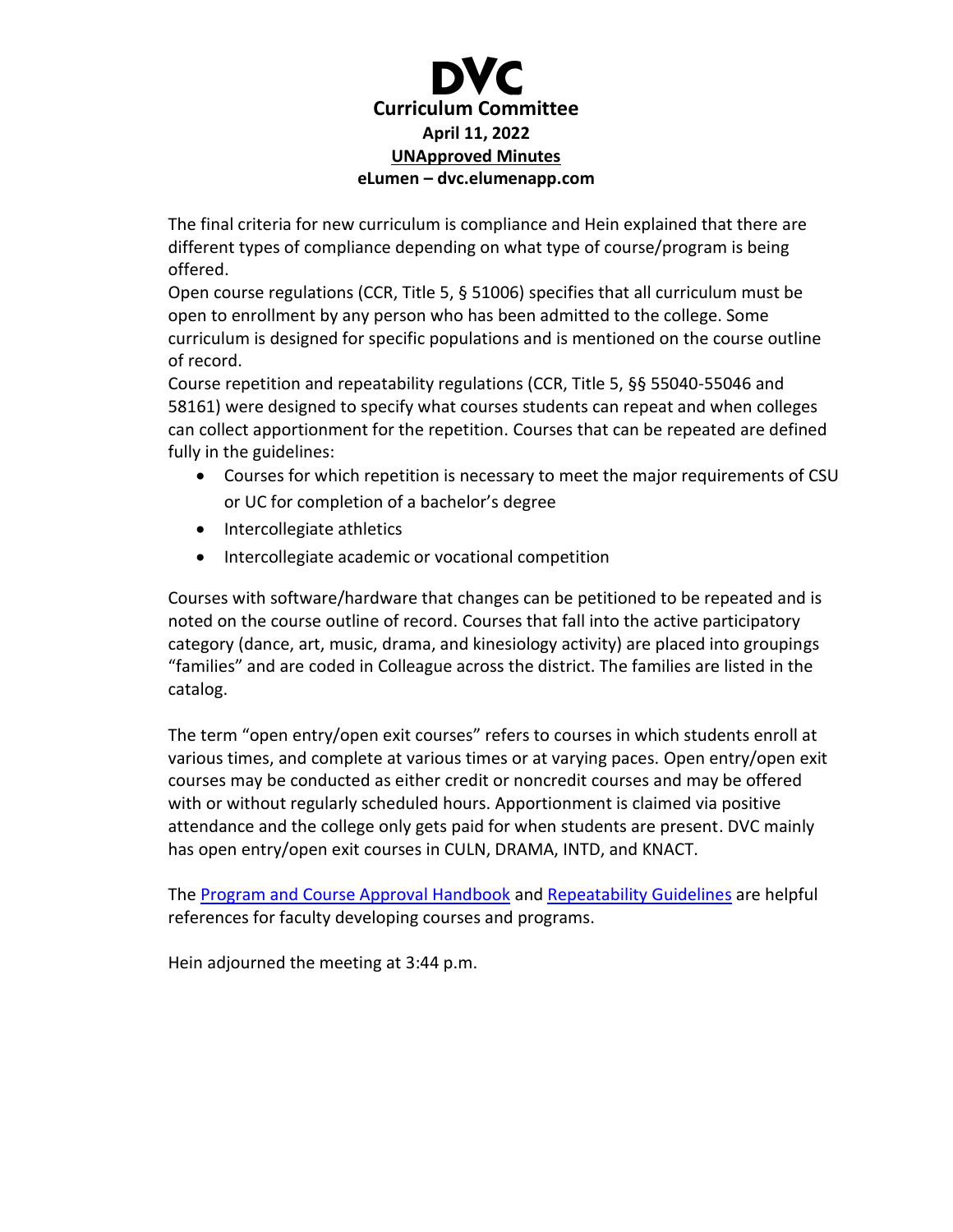# **DVC** Application for Program Modification

| Current Program Title | <b>Business Administration for Transfer</b> |
|-----------------------|---------------------------------------------|
| Date                  | 4/5/22                                      |
| Initiator             | Allan Lacayo                                |

| Certificate of Achievement (8-16 Units) |             | Associate Degree for Transfer (Art)     |
|-----------------------------------------|-------------|-----------------------------------------|
| Certificate of Achievement (16+ Units)  | $\boxtimes$ | Associate Degree for Transfer (Science) |
| Associate in Art                        |             | Non-Credit (CDCP)                       |
| Associate in Science                    |             | Non-Credit (Non-CDCP)                   |
| Certificate of Accomplishment           |             |                                         |

# **Part I Select from one of the following four options:**

- 1.  $\Box$  Program modification to an approved program including:
	- $\Box$  Change of Title
	- $\Box$  TOP Code Change (Career Education requires LMI, within 2 years, and Advisory Board Approval)
	- $\Box$  Change of program requirements (See Part II)
		- (Career education requires LMI, within 2 years, and Advisory Board Approval)
	- $\Box$  Update to Program Learning Outcomes/Alignment Matrix (See Part II)
	- (Career education requires LMI, within 2 years, and Advisory Board Approval)  $\Box$  Other (2, 3, or 4 below)

|  |  | $\Box$ Other (2, 3, 01 + Delow) |  |
|--|--|---------------------------------|--|
|  |  |                                 |  |

|                              | As Listed in Current Catalog | As Revised |
|------------------------------|------------------------------|------------|
| Change of Title              |                              |            |
| <sup>1</sup> TOP Code Change |                              |            |

- 2.  $\Box$  Add a certificate of Accomplishment to an approved program. Attach catalog description, program requirements, and program learning outcomes (PLOs).
- 3.  $\boxtimes$  Remove a program from the current college catalog or change from Active to Inactive status. An inactive program may be amended to active status within three years of the date the program was made inactive. See DVC Procedure **4008.01 Program Revitalization/Discontinuance** for further information.
- 4.  $\Box$  Change a program from Inactive to Active status. For reactivated programs, attached proposed description and requirements – catalog description, list of required courses, units, and other completion requirements.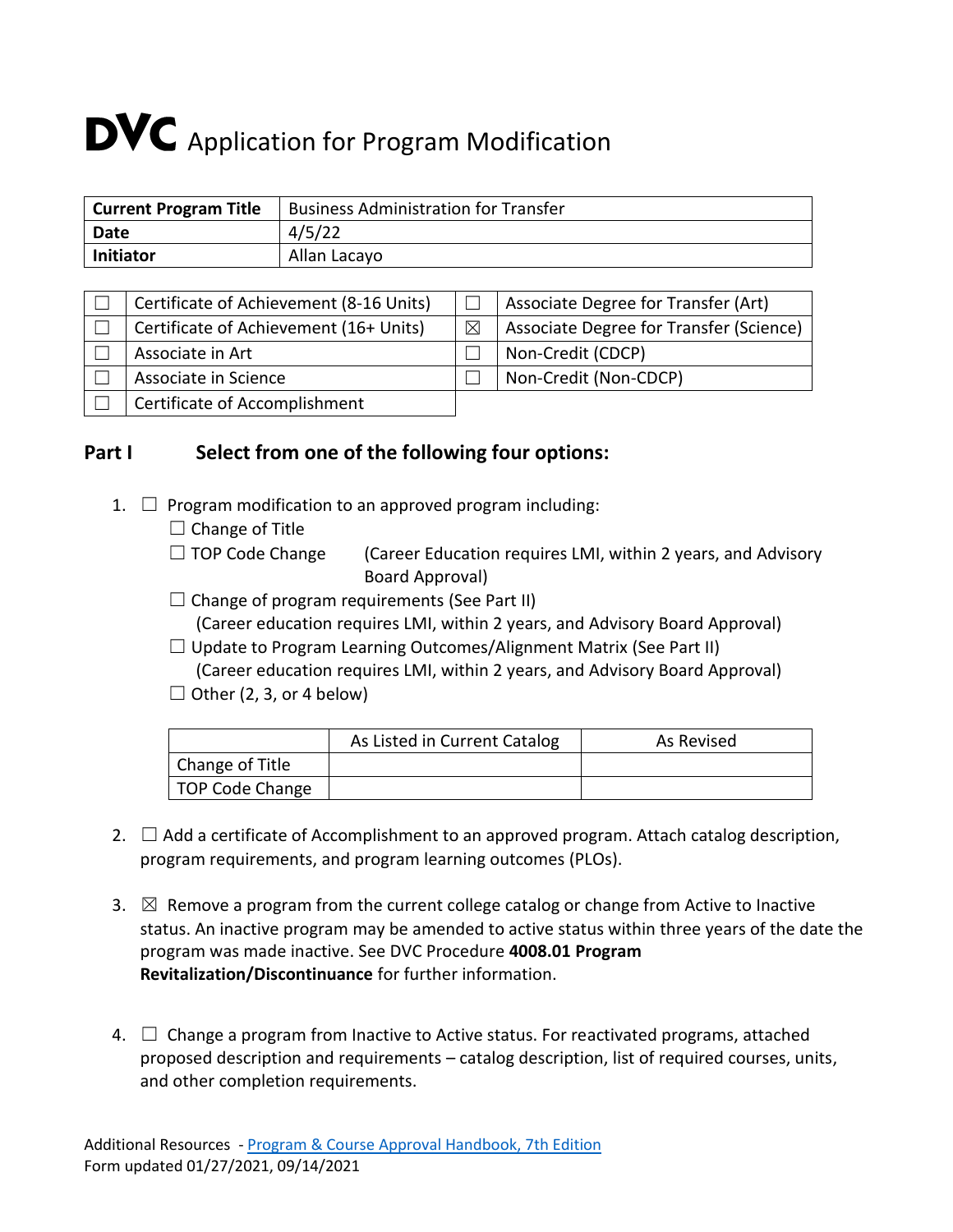# **Part II Required Information and Attachments**

*Contact the Curriculum Specialist for any assistance with attachments.*

1. Provide justification and rationale for modification:

The Associate in Science in Business Administration for transfer has been replaced by the Associate in Science in Business administration for transfer 2.0. This change was implemented by the Intersegmental Curriculum Workgroup and the Chancellor's Office.

- 2. Revised Program Requirements Attach the program requirements and units as they should appear in the catalog using tracked changes or highlight/strikethroughs over current requirements.
- 3. If your modification requires an update to your Program Learning Outcomes attach the revised PLOs. PLOs can be found in eLumen or the current catalog. As a reminder, PLOs must finish the statement "Upon completion of this program students will be able to…"
- 4. If your modification requires an update to your Program Learning Outcomes Alignment Matrix (any course requirement or PLO change) you will be required to update the alignment matrix in eLumen. Initiators and department chairs will be notified when the matrix is ready to be updated in eLumen.
- 5. If your program is Career Education, updated LMI (within two years) and Advisory Board Approval (minutes) are required.
- 6. If your program is an Associate Degree for Transfer, attach the updated Template for Approved Transfer Model Curriculum (TMC) found [here.](https://www.cccco.edu/About-Us/Chancellors-Office/Divisions/Educational-Services-and-Support/What-we-do/Curriculum-and-Instruction-Unit/Templates-For-Approved-Transfer-Model-Curriculum)
- 7. Upon approval, contact the Office of Institutional Effectiveness and Accreditation to update your progra[m sequence chart](https://www.dvc.edu/about/governance/committees/gps/curriculum-mapping-templates.html) (if necessary).

Checklist before submission:

- $\checkmark$  Rationale Required
- $\Box$  Revised program requirements Required, if applicable not applicable
- $\Box$  Update to Program Learning Outcomes If applicable not applicable
- □ LMI and Advisory Board Approval (minutes) not applicable
- $\Box$  Updated Template for Approved Transfer Model Curriculum (TMC) Required for ADT not applicable
- $\Box$  Signatures 1 4 attached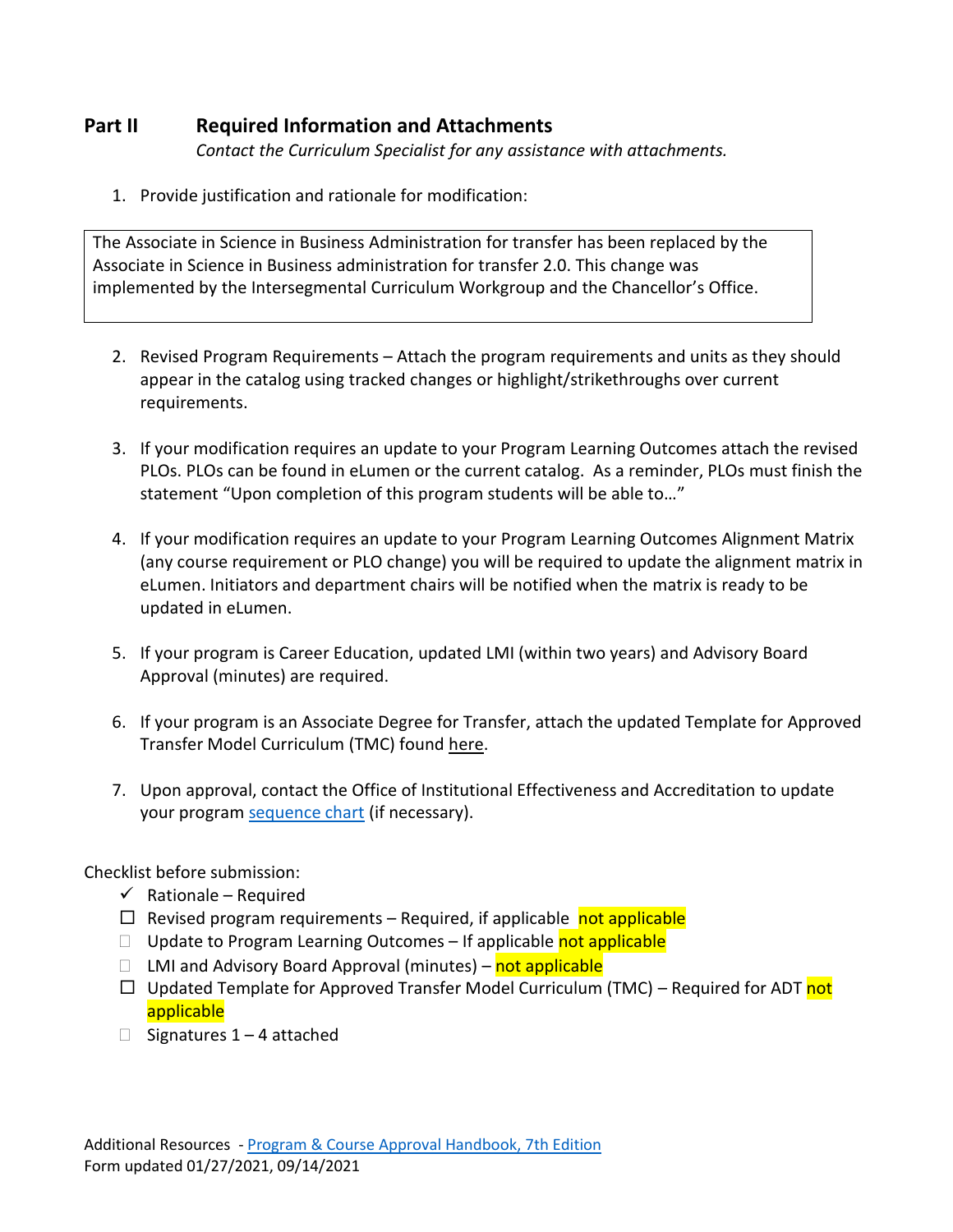Obtain signatures 1-4 **BEFORE** turning in to the Instruction Office for review.

Please email a copy of your modification to the Sr. Dean of Curriculum & Instruction or the Curriculum Specialist.

| <b>Required Signatures</b>            |                 | Date      |
|---------------------------------------|-----------------|-----------|
| 1. Modification prepared by/Initiator | Allan J. Lacayo | 4/11/2022 |
| 2. Division Curriculum Representative | Allan J. Lacayo | 4/11/2022 |
| 3. Department Chair                   | Martha Laham    | 4/11/2022 |
| 4. Division Dean                      | Charlie X. Shi  | 4/11/2022 |
| 5. Curriculum Committee Chair         |                 |           |
| 6. Vice President of Instruction      |                 |           |

*Instruction Office Only*

|                         | Catalog/Addendum      | $22 - 23$ |
|-------------------------|-----------------------|-----------|
|                         | <b>PLO Matrix</b>     | <b>NA</b> |
|                         | eLumen                |           |
|                         | <b>COCI</b>           |           |
|                         | Primary Interest Area | <b>NA</b> |
| Secondary Interest Area |                       | <b>NA</b> |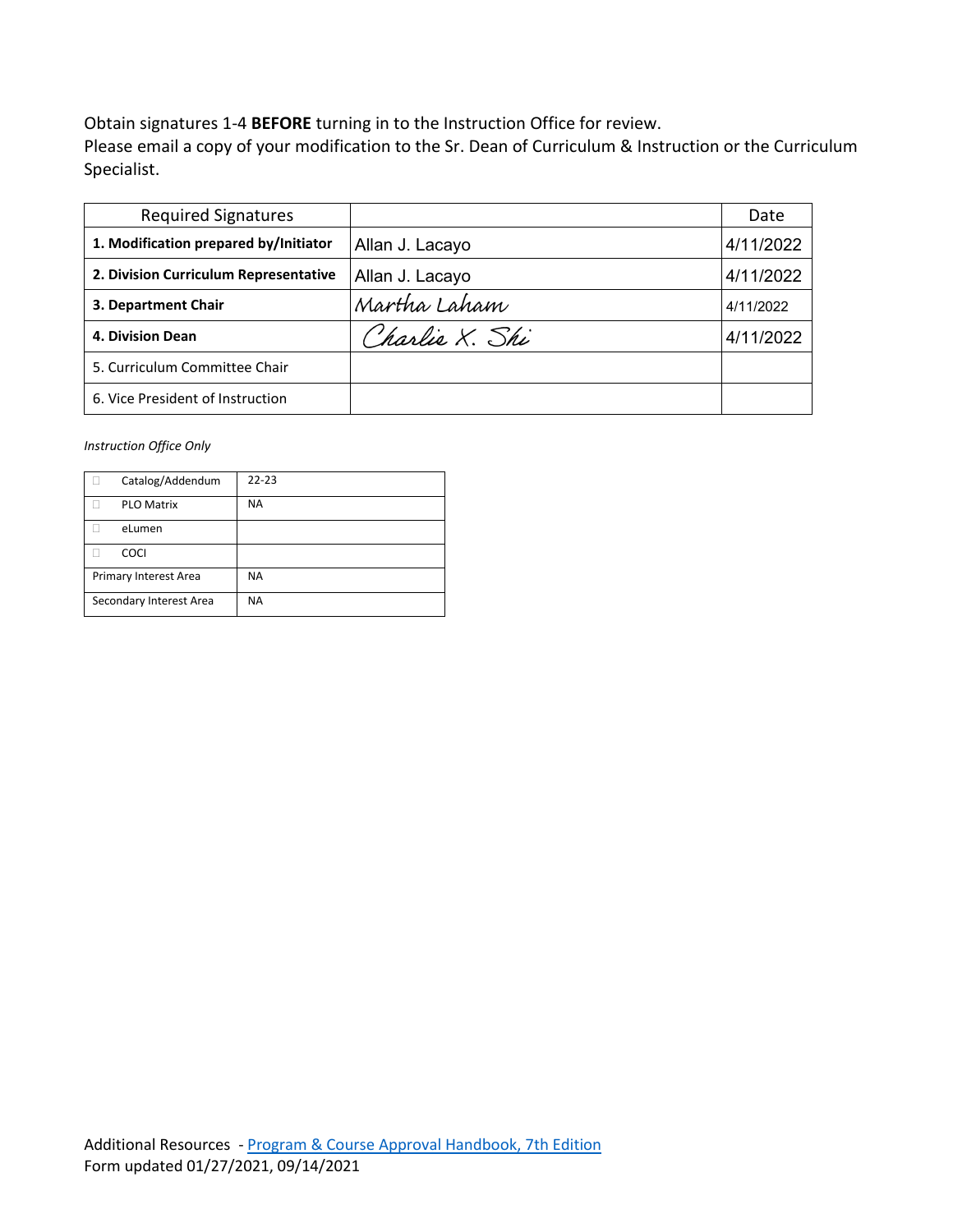



**TO:** Chief Executive Officers Chief Instructional Officers Chief Student Services Officers Articulation Officers Transfer Center Directors

**FROM:** Aisha Lowe, Vice Chancellor, Educational Services and Support

Dolores Davison, President, Academic Senate for California Community Colleges

**RE:** Updated Business Administration Transfer Model Curriculum

#### **Background**

Senate Bill 1440 (Padilla, 2010) enacted the Student Transfer Achievement Reform Act, which required the creation of The Associate Degree for Transfer. In order to implement the legislation, the Intersegmental Curriculum Workgroup (ICW) was created to oversee the components and development of the statewide Transfer Model Curriculum (TMC) for each discipline.

To ensure the Associate Degrees for Transfer continue to meet disciplinary standards, a 5-year review process of each TMC was instituted. During the 5-year review of the Business Administration TMC, substantial changes to the degree's curriculum were made such that versioning between the new and current college Business Administration Associate Degrees for Transfer is required. This memo provides further information regarding degree versioning and action the CSU intends to take regarding similarity declaration. The Chancellor's Office will release the updated Business Administration TMC on February 8.

#### **Curriculum Guidance**

Colleges are encouraged to initiate degree development as soon as possible and can begin awarding the new degree as early as Summer 2021. Colleges currently offering a Business ADT have a year to provide a business degree reflecting the new TMC version. Because both degree versions affect CSU admission decisions, it is essential that colleges clearly identify the degree version being offered. To accomplish this:

• When entering the new Business Administration program into the Chancellor's Office Curriculum Inventory (COCI), the program must be entered separately from the prior version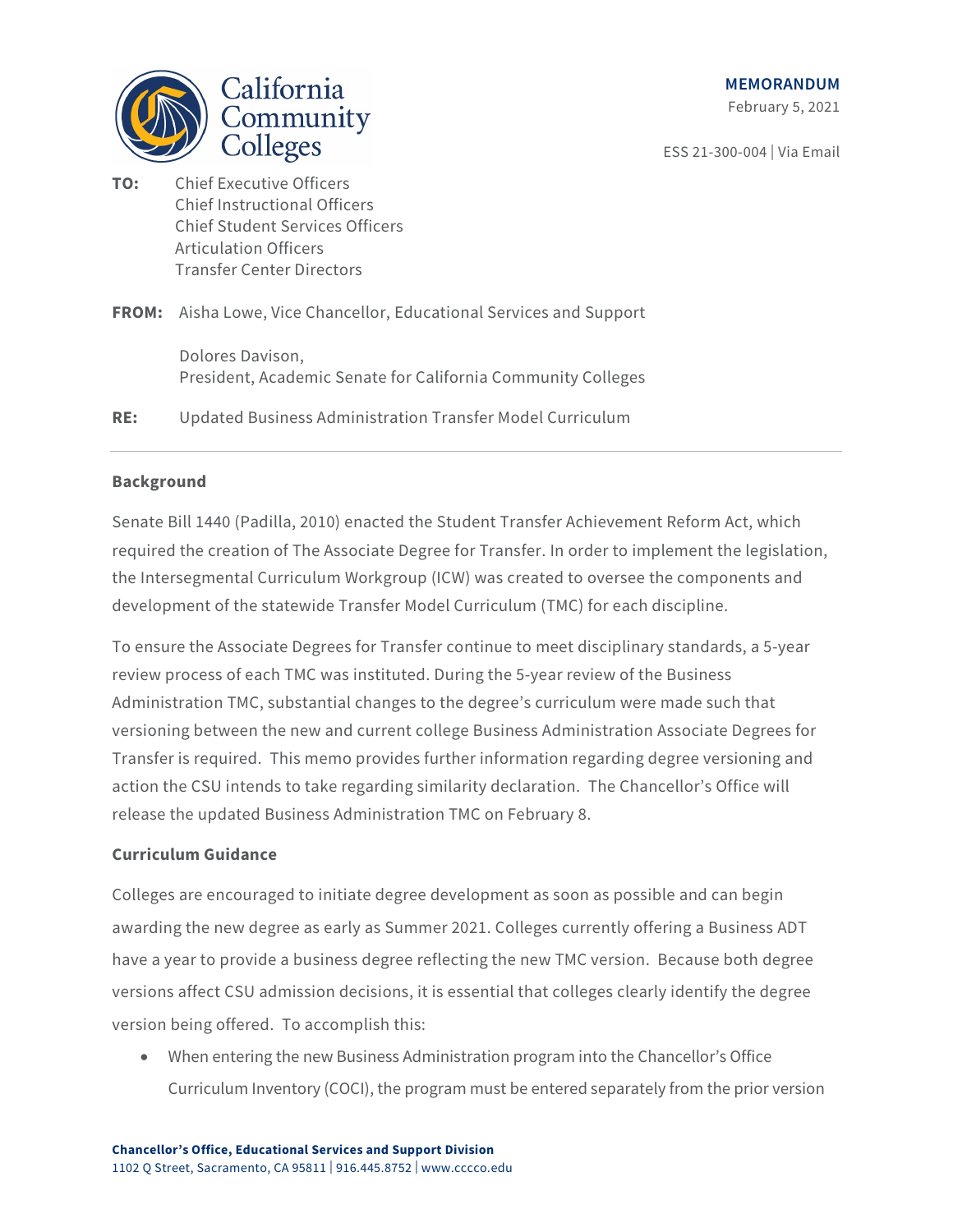presently in COCI. This will result in colleges having two active Business Administration degrees in COCI. The different titles and control numbers will allow CSU to differentiate which version a student is using to transfer. New degrees must be labeled as Business Administration 2.0.

- Colleges must also locally list and transcript the new degrees to clearly differentiate versions. For example, an *AS-T in Business Administration 2.0*.
- Colleges will need to determine when to deactivate the prior version in COCI. This decision should be based on when there are no longer students in the process of completing the previous version.

# **Advising Guidance**

It is important that students pursing an ADT in Business Administration are aware of both degree versions and understand which version is most appropriate for them.

- Beginning fall 2021, Calstate Apply will list both degree versions in the drop down window for selection when students declare an ADT during the application process.
- CSU campuses will continue to honor similar pathways for the prior degree version for students demonstrating continuous enrollment within the community college system.
- ADT search engines, such as provided on adegreewithaguarantee.com or calstate.edu, will list for selection both Business Administration and Business Administration 2.0. Similar pathways to a CSU campus will differ based on degree version. Since the Business Administration 2.0 accommodates additional CSU curriculum requirements, it is anticipated more similar pathways will be available via this version than the prior version.
- Each CSU campus will review existing similar-baccalaureate pathways based on the new Business Administration TMC by February 2021 and provide the similar lists to the CSUCO. Those lists will then be used to update degree search engines for display as community college Business Administration 2.0 degrees become available and are listed for search queries.
- CSU campuses will continue to follow a previously established process to remove a similar pathway. Campuses will request to the CSUCO the removal, and if approved, the similar pathway will be removed from search engine listings no sooner than one academic year from the date of request to ensure that community college students have sufficient time to plan